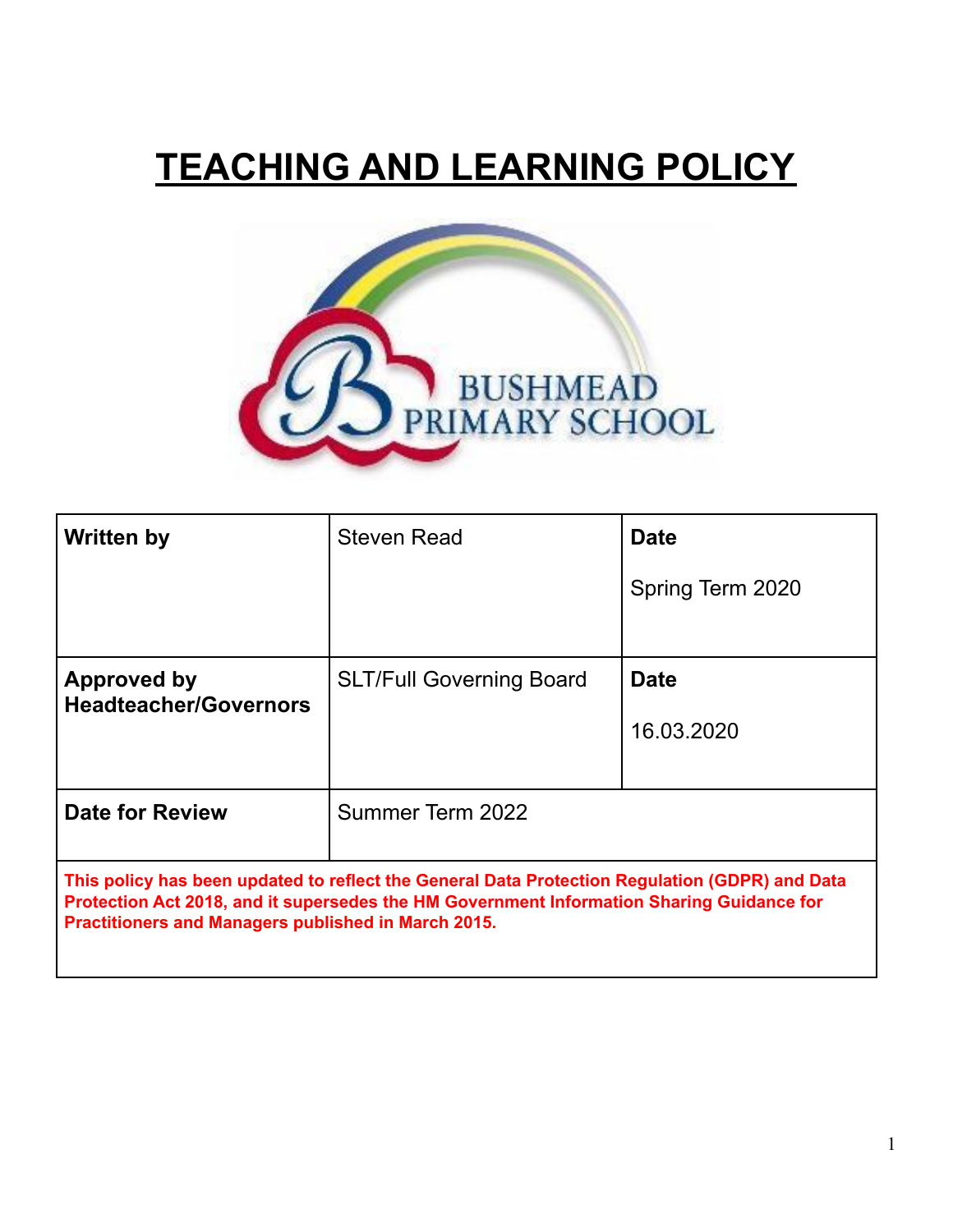# **Teaching & Learning Policy**

#### **Rationale and Purpose**

Any attempt to raise standards at Bushmead must be focussed on the learning. Continued and sustained improvement is dependent upon improving the quality of teaching and learning that is taking place on a daily basis.

Throughout Bushmead Primary School the expectation is that all pupils are provided with high quality learning experiences that lead to consistently high levels of pupil progress and achievement

# **WE EXPECT EVERY TEACHER TO BE A GOOD TEACHER - NO CHILD DESERVES LESS**

#### **Our Aims**

By adopting a whole school approach to teaching and learning across Bushmead Primary School, we aim:

- $\rightarrow$  To provide consistency of teaching and learning
- $\rightarrow$  To enable teachers to teach as effectively as possible
- $\rightarrow$  To enable children to learn as efficiently as possible
- $\rightarrow$  To give the children the skills they require to become lifelong learners
- $\rightarrow$  To provide an inclusive curriculum for all
- $\rightarrow$  To have high expectations for all children.

There is no single recipe for improving teaching and learning in schools. However, this policy outlines some of the elements which are key to raising standards in teaching and learning.

# **Also we must remember that spontaneity, creativity, imagination and individuality are all key elements in creating rich learning opportunities. We aim to embrace these aspects of teaching to enhance children's learning experiences.**

#### **Monitoring and Review**

Monitoring of teaching and learning will take place during the whole school Learning Review, during this time of year groups will receive details related to their teaching and the learning of the children.

To be reviewed: End of 2020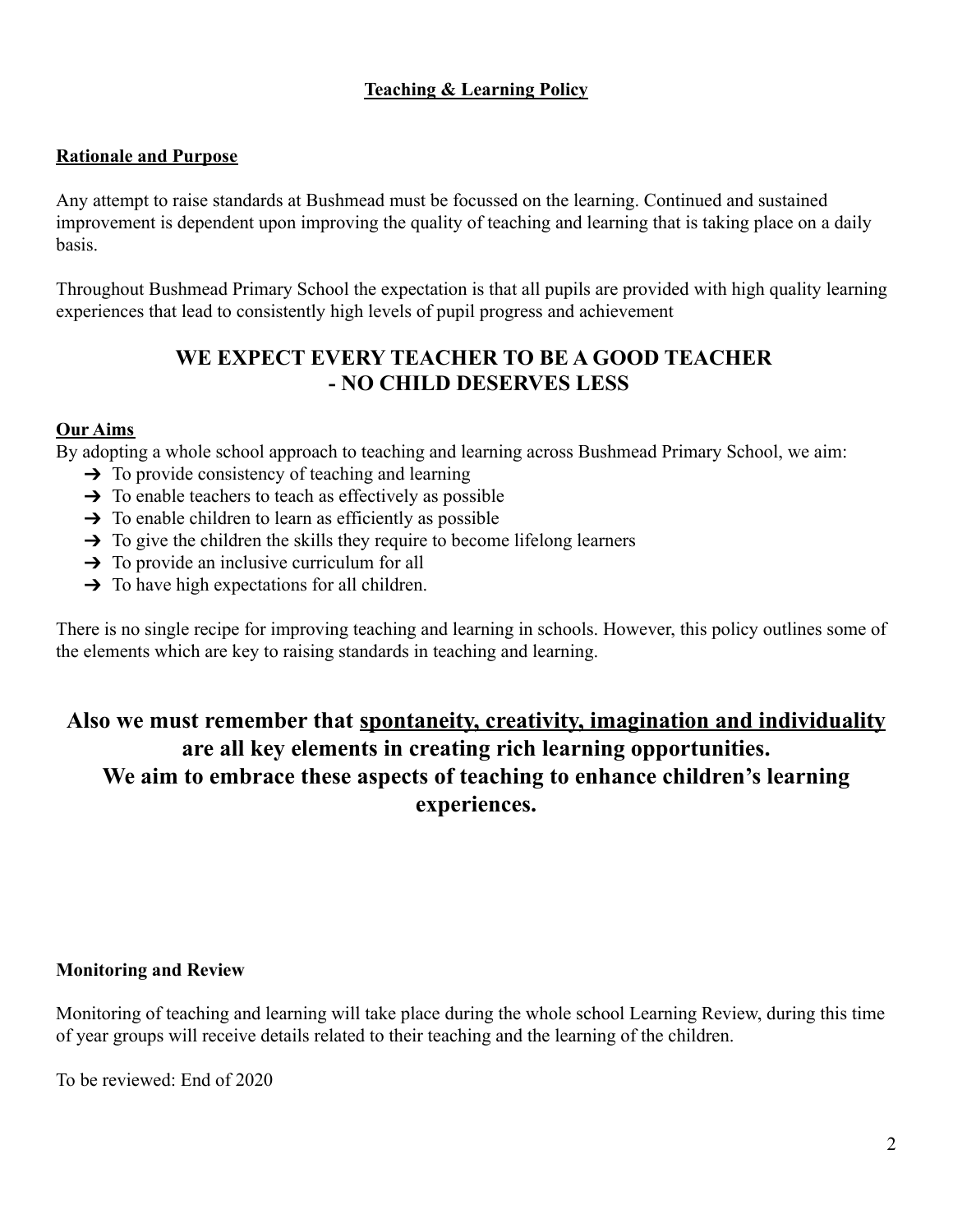## **Appendix: Our Procedures**

*All lessons should include the following elements to ensure high quality teaching and learning. New teachers will be made aware of these and receive training to ensure they fully understand these key elements.*

*These key elements should be:*

- ➔ *Specifically taught*
- ➔ *Used consistently throughout the day, across the school.*
- ➔ *Positively reinforced*
- ➔ *Continually reviewed.*

All lessons have… Clear Learning Objectives

- o Learning objectives are shared orally and displayed
- o All learning objectives start LO: To …
- o All learning objectives are in child friendly language and explained/shared with the learners
- o Learning objectives are not muddled up with the context of the lesson
- o When giving feedback the main focus is on meeting the learning objective.

All lessons have… Well Planned Success Criteria

- o All learners are clear about how they will achieve the learning objective
- o Success criteria are shared with the children during the lesson and displayed during the activity
- o Success criteria can be created with the children in lessons; however, planning includes success criteria that have been thought about prior to the lesson
- o Success criteria is a STEPS to SUCCESS, the steps the children need to do or include to achieve the LO
- o Success criteria will be recorded as 'remember to'.

Learning is enhanced through … The use of TALK

- o All learners will experience all the strands of TALK: Speaking, listening, drama, role-play and presentation.
- $\circ$  TALK LESSON  $\rightarrow$  A talk based lesson taking place on a Monday (or another day if this is more fitting for that week) in English and Maths
- o Word of the Week  $\rightarrow$  Key vocabulary for the week (1 each for English & Maths). Focussed, involved and used constantly during that week
- o TALK activities are included in planning & lessons as key opportunities to ensure all children are engaged and involved
- o The variety of TALK activities needs to be wide and interesting across the curriculum

All lessons have… Precise Questioning

- o All lessons will contain a variety of targeted questions
- o High order and open ended questions are encouraged to challenge and extend learners and deepen learning
- o Bloom's Taxonomy or 'Reframing question skills' may be used to support questioning delivered in class
- o All learners should have adequate thinking time before being expected to answer
- o Learners will have opportunities to ask/answer each other's questions.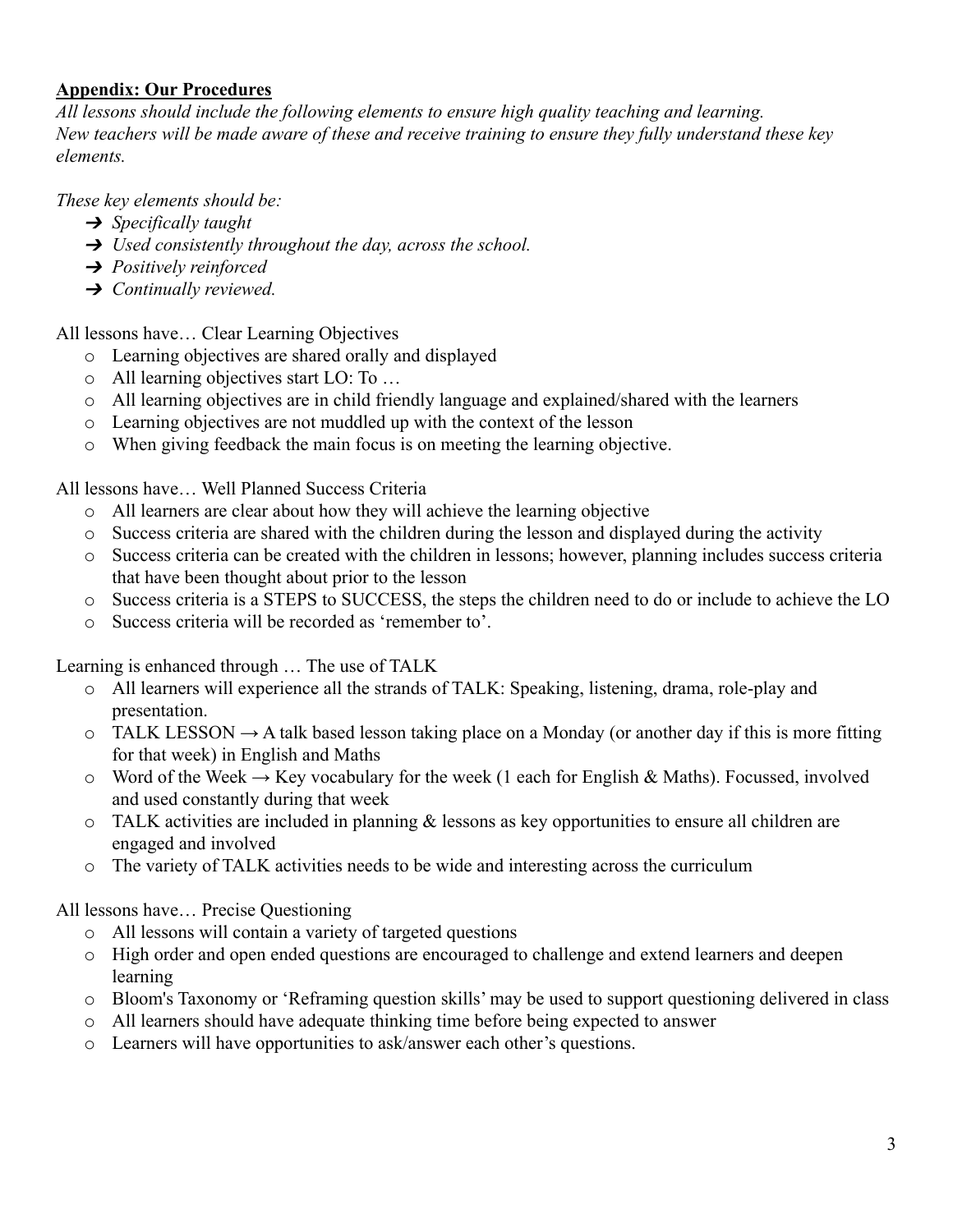All lessons have… Clear Differentiation (removing barriers to learning)

- o All learners are challenged appropriately
- o Differentiation is found in different parts of the lesson, including questions asked, activity provided, support given, expected outcome and time to answer etc.
- o Learning objectives are the same for all children in the class. It is through the use of differentiation and success criteria that the children access this learning objective.

All pupils receive … Regular and Clear Feedback

- o AfL is embedded in everyday practice and is used to inform teaching and learning
- o All learners are clear about how and what they need to improve
- o Feedback is linked to learning objectives, purposeful and direct and identifies next steps/challenges where appropriate
- o Learners are given regular time to address issues raised in marking using green pen/crayon
- o Teachers ensure learners are responding appropriately.

Learning is enhanced through … Effective use of Teaching Assistants and/or Additional Adults

- o All teaching assistants are clearly directed to support learning (with a range of children)
- o Teaching assistants support learners to achieve the learning objective for the lesson
- o Teaching assistants are fully engaged with the learners on the carpet and tables during lesson times
- o Teaching assistants are clear who they are supporting and why
- o Teaching assistants provide feedback about the learners they have been working with

All lessons are planned

- o All planning should be focussed on a purposeful final product. This product should be the driving force for planning
- o School frameworks, subject progression maps and the NC or EYFS should be used at all planning stages
- o Plans should be created and provided for all lessons taught during the week
- o Guided groups, teacher & teaching assistant roles and specific children (SEN, EAL, PP etc.) should be identified during the planning process. These groups and staff will be directed by the teacher

Learning is enhanced through … Consistent Classroom Management Signals

- o All learners should be aware and follow the classroom signals used
- o Teachers should provide clear and precise details about their management signals
- o All learners and staff to enforce and follow the identified school rules